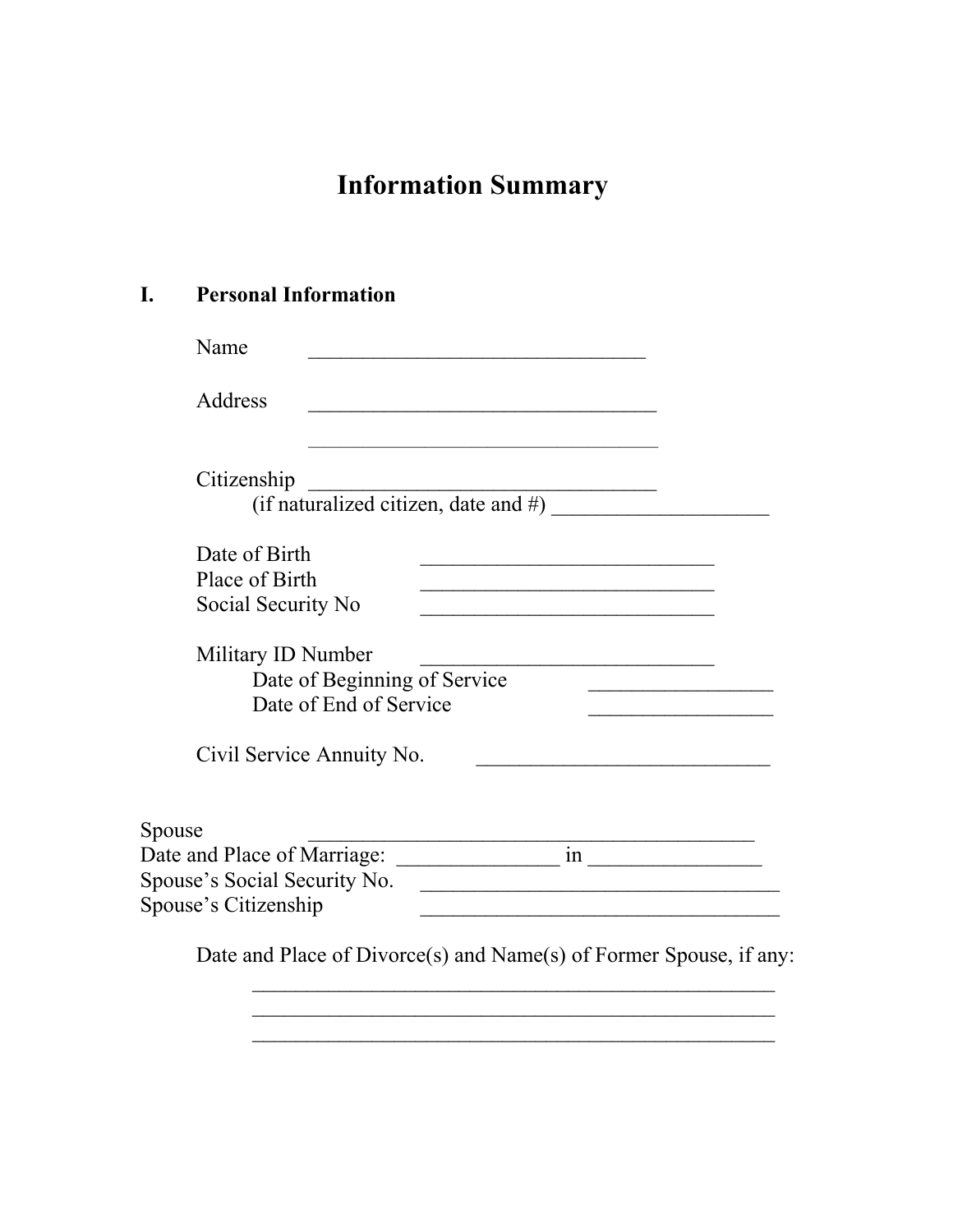| Children:                                         |                                                                                                                       |                  |                                                                            |
|---------------------------------------------------|-----------------------------------------------------------------------------------------------------------------------|------------------|----------------------------------------------------------------------------|
| Name                                              | SS#                                                                                                                   | DOB <sub>1</sub> | Place of Birth                                                             |
|                                                   |                                                                                                                       |                  |                                                                            |
|                                                   |                                                                                                                       |                  |                                                                            |
|                                                   | <u> 1989 - Johann Stein, markin fan it ferstjer fan it ferstjer fan it ferstjer fan it ferstjer fan it ferstjer f</u> |                  |                                                                            |
|                                                   |                                                                                                                       |                  |                                                                            |
|                                                   |                                                                                                                       |                  | the control of the control of the control of the control of the control of |
|                                                   |                                                                                                                       |                  |                                                                            |
|                                                   |                                                                                                                       |                  |                                                                            |
| <b>Family Tree</b>                                |                                                                                                                       |                  |                                                                            |
| <b>Husband's Parents:</b>                         |                                                                                                                       |                  |                                                                            |
| <u> 1989 - Johann Barnett, fransk politiker (</u> |                                                                                                                       |                  | $\&$                                                                       |
|                                                   |                                                                                                                       |                  |                                                                            |
|                                                   | Husband's Siblings [Indicate if Deceased]:                                                                            |                  |                                                                            |
|                                                   |                                                                                                                       |                  |                                                                            |
|                                                   |                                                                                                                       |                  |                                                                            |
|                                                   |                                                                                                                       |                  |                                                                            |
|                                                   |                                                                                                                       |                  | <u> 1980 - Johann Barbara, martxa alemaniar arg</u>                        |
|                                                   |                                                                                                                       |                  |                                                                            |
|                                                   |                                                                                                                       |                  |                                                                            |
|                                                   | Descendants of Deceased Siblings of Husband:                                                                          |                  |                                                                            |
|                                                   |                                                                                                                       |                  |                                                                            |
|                                                   |                                                                                                                       |                  |                                                                            |
|                                                   | $\overline{\phantom{a}}$ , and the set of $\overline{\phantom{a}}$ , and $\overline{\phantom{a}}$                     |                  |                                                                            |
|                                                   |                                                                                                                       |                  |                                                                            |
|                                                   |                                                                                                                       |                  |                                                                            |
| <b>Wife's Parents:</b>                            |                                                                                                                       |                  |                                                                            |
|                                                   | $\&$                                                                                                                  |                  |                                                                            |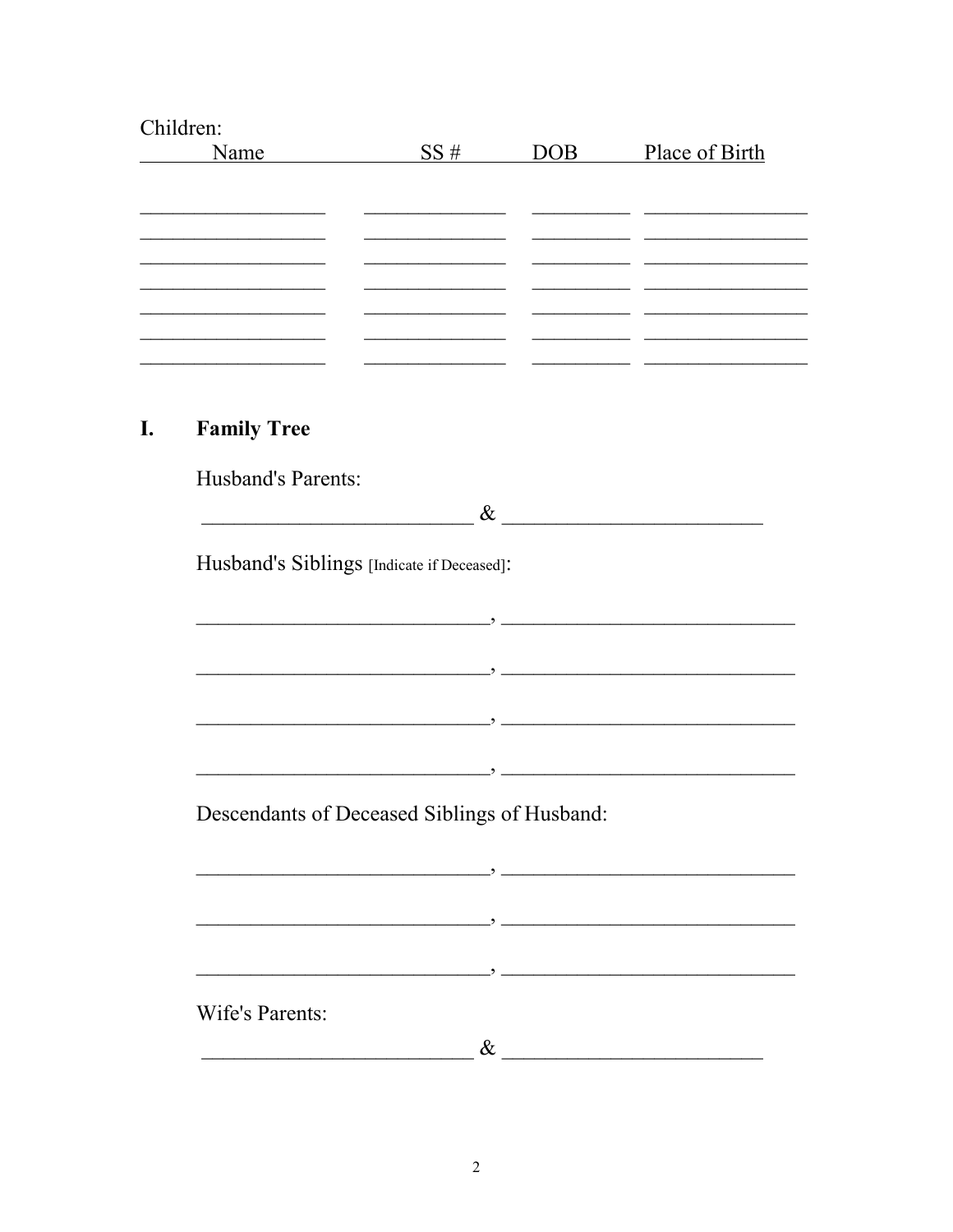Wife's Siblings [Indicate if Deceased]:

<u> 2000 - Januar Amerikaanse kommunister († 2000)</u>  $\overline{\phantom{a}}$  , and the contract of  $\overline{\phantom{a}}$  , and  $\overline{\phantom{a}}$ Descendants of Deceased Siblings of Wife: <u> 2008 - Jan James James James James James James James James James James James James James James James James J</u>

 $\hspace{0.1 cm}$  , and the contract of  $\hspace{0.1 cm}$  , and  $\hspace{0.1 cm}$  , and  $\hspace{0.1 cm}$  , and  $\hspace{0.1 cm}$ 

#### II. **Contacts/Advisors**

Financial/Investment Advisors:

| Name<br>Company<br>Address: |                  |  |
|-----------------------------|------------------|--|
| Phone<br>E-Mail             | $\therefore$ Fax |  |
| Name<br>Company<br>Address: |                  |  |
| Phone<br>E-Mail             | Fax              |  |
| CPA/Accountant:             |                  |  |
| Name                        |                  |  |

| Name                |         |
|---------------------|---------|
| Company<br>Address: |         |
|                     |         |
|                     |         |
| Phone               | $:$ Fax |
| E-Mail              |         |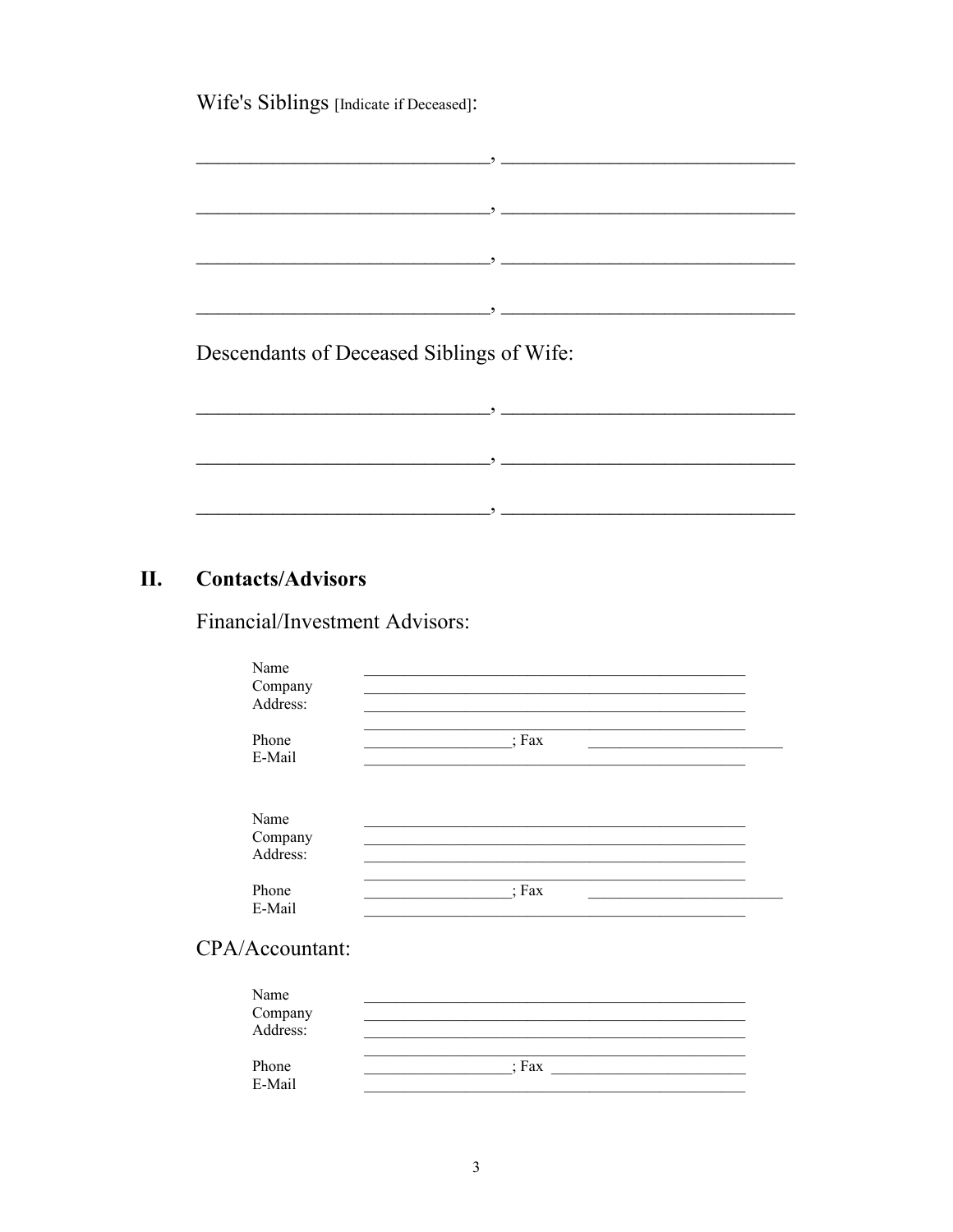# Lawyers:

| Name<br>Company     |                                                                                                                                                                                                                                                             |
|---------------------|-------------------------------------------------------------------------------------------------------------------------------------------------------------------------------------------------------------------------------------------------------------|
| Address:            |                                                                                                                                                                                                                                                             |
| Phone               | $\cdot$ $\cdot$ Fax<br><u> 1989 - John Harry Harry Harry Harry Harry Harry Harry Harry Harry Harry Harry Harry Harry Harry Harry Harry Harry Harry Harry Harry Harry Harry Harry Harry Harry Harry Harry Harry Harry Harry Harry Harry Harry Harry Harr</u> |
| E-Mail              |                                                                                                                                                                                                                                                             |
| Name                |                                                                                                                                                                                                                                                             |
| Company<br>Address: |                                                                                                                                                                                                                                                             |
| Phone               | $; Fax \_$                                                                                                                                                                                                                                                  |
| E-Mail              |                                                                                                                                                                                                                                                             |
| Doctors:            |                                                                                                                                                                                                                                                             |
| Name<br>Address:    |                                                                                                                                                                                                                                                             |
|                     |                                                                                                                                                                                                                                                             |
| Phone<br>E-Mail     | $\frac{\ }{}$ $\frac{\ }{}$                                                                                                                                                                                                                                 |
|                     |                                                                                                                                                                                                                                                             |
| Name                |                                                                                                                                                                                                                                                             |
| Address:            |                                                                                                                                                                                                                                                             |
| Phone<br>E-Mail     | $;$ Fax<br>the control of the control of the control of                                                                                                                                                                                                     |

#### III. **Insurance Policies**

Life Insurance:

| Company    |  |  |  |
|------------|--|--|--|
| Policy No. |  |  |  |
| Address:   |  |  |  |
|            |  |  |  |
| Agent:     |  |  |  |
|            |  |  |  |
| Company    |  |  |  |
| Policy No. |  |  |  |
| Address:   |  |  |  |
|            |  |  |  |
| Agent:     |  |  |  |
|            |  |  |  |
|            |  |  |  |
| Company    |  |  |  |
| Policy No. |  |  |  |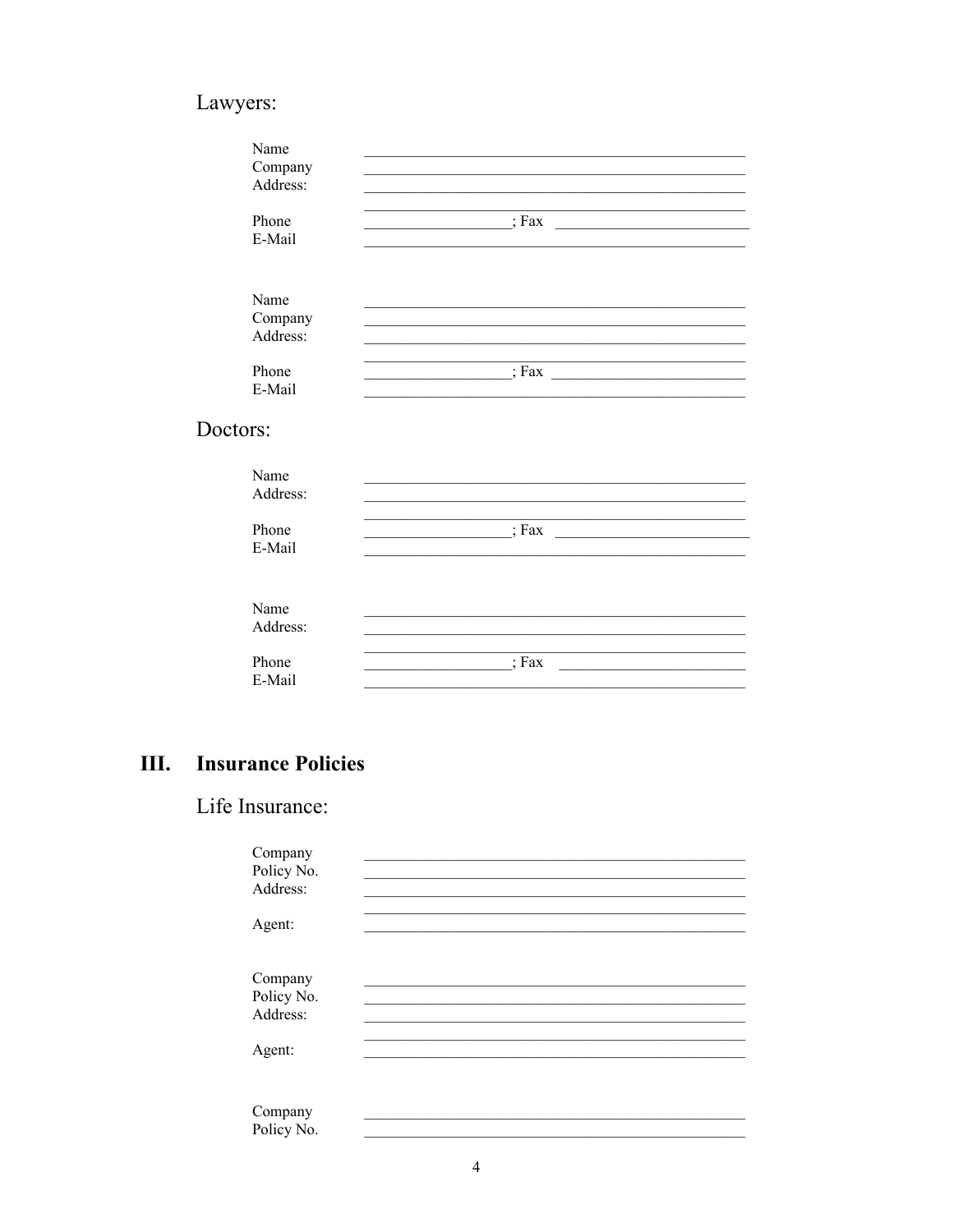| Address:                          |  |  |
|-----------------------------------|--|--|
| Agent:                            |  |  |
|                                   |  |  |
|                                   |  |  |
| Company<br>Policy No.<br>Address: |  |  |
|                                   |  |  |
| Agent:                            |  |  |

# Disability:

| Company<br>Policy No.<br>Address: |  |  |
|-----------------------------------|--|--|
|                                   |  |  |
| Agent:                            |  |  |

# Medical:

| Company    |  |  |
|------------|--|--|
| Policy No. |  |  |
| Address:   |  |  |
|            |  |  |
| Agent:     |  |  |
|            |  |  |
| Company    |  |  |
| Policy No. |  |  |
| Address:   |  |  |
|            |  |  |
| Agent:     |  |  |
|            |  |  |
| Company    |  |  |
| Policy No. |  |  |
| Address:   |  |  |
|            |  |  |
| Agent:     |  |  |
|            |  |  |

# Long Term Care:

| Company    |  |  |
|------------|--|--|
| Policy No. |  |  |
| Address:   |  |  |
|            |  |  |
| Agent:     |  |  |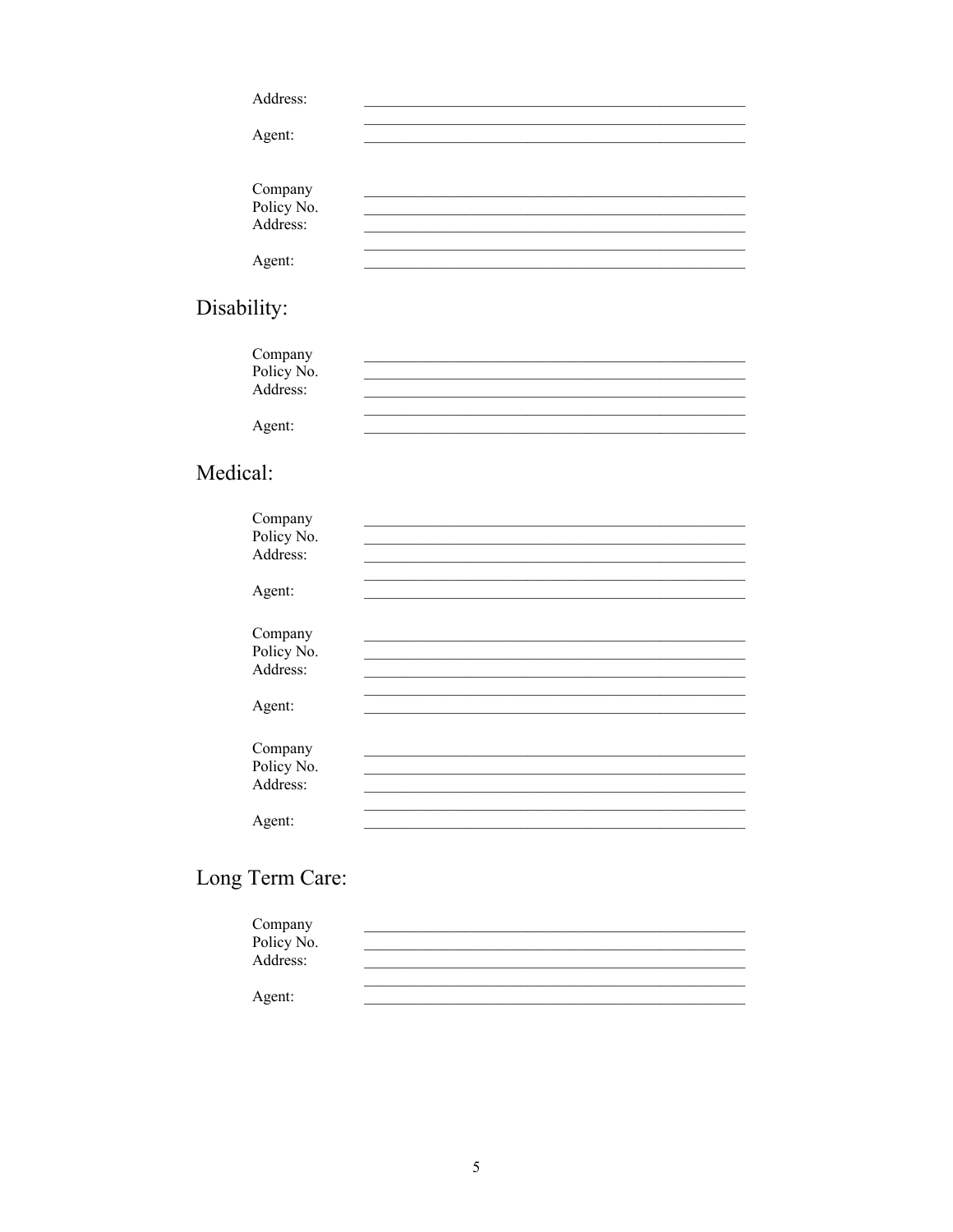# Homeowner's/Tenant's:

| Company |                                                                                                                                                                                                                                                    |
|---------|----------------------------------------------------------------------------------------------------------------------------------------------------------------------------------------------------------------------------------------------------|
|         |                                                                                                                                                                                                                                                    |
|         |                                                                                                                                                                                                                                                    |
|         |                                                                                                                                                                                                                                                    |
|         |                                                                                                                                                                                                                                                    |
|         |                                                                                                                                                                                                                                                    |
|         |                                                                                                                                                                                                                                                    |
|         |                                                                                                                                                                                                                                                    |
|         |                                                                                                                                                                                                                                                    |
|         |                                                                                                                                                                                                                                                    |
|         |                                                                                                                                                                                                                                                    |
|         |                                                                                                                                                                                                                                                    |
|         |                                                                                                                                                                                                                                                    |
|         |                                                                                                                                                                                                                                                    |
|         |                                                                                                                                                                                                                                                    |
|         |                                                                                                                                                                                                                                                    |
|         |                                                                                                                                                                                                                                                    |
|         |                                                                                                                                                                                                                                                    |
|         |                                                                                                                                                                                                                                                    |
|         |                                                                                                                                                                                                                                                    |
|         |                                                                                                                                                                                                                                                    |
|         |                                                                                                                                                                                                                                                    |
|         |                                                                                                                                                                                                                                                    |
|         |                                                                                                                                                                                                                                                    |
|         |                                                                                                                                                                                                                                                    |
|         |                                                                                                                                                                                                                                                    |
|         |                                                                                                                                                                                                                                                    |
| Agent:  |                                                                                                                                                                                                                                                    |
|         | Company<br>Policy No.<br>Address:<br>Agent:<br>Auto:<br>Policy No.<br>Address:<br>Agent:<br>Umbrella:<br>Company<br>Policy No.<br>Address:<br>Agent:<br>Other:<br>Company<br>Policy No.<br>Address:<br>Agent:<br>Company<br>Policy No.<br>Address: |

### IV. Assets

|              |      | VALUE (less secured debt) |       |  |  |
|--------------|------|---------------------------|-------|--|--|
|              | Name | Spouse                    | Joint |  |  |
| Real Estate: |      |                           |       |  |  |
| [Location]   |      |                           |       |  |  |
|              |      |                           |       |  |  |
|              |      |                           |       |  |  |
|              |      |                           |       |  |  |
|              |      |                           |       |  |  |
|              |      |                           |       |  |  |
|              |      |                           |       |  |  |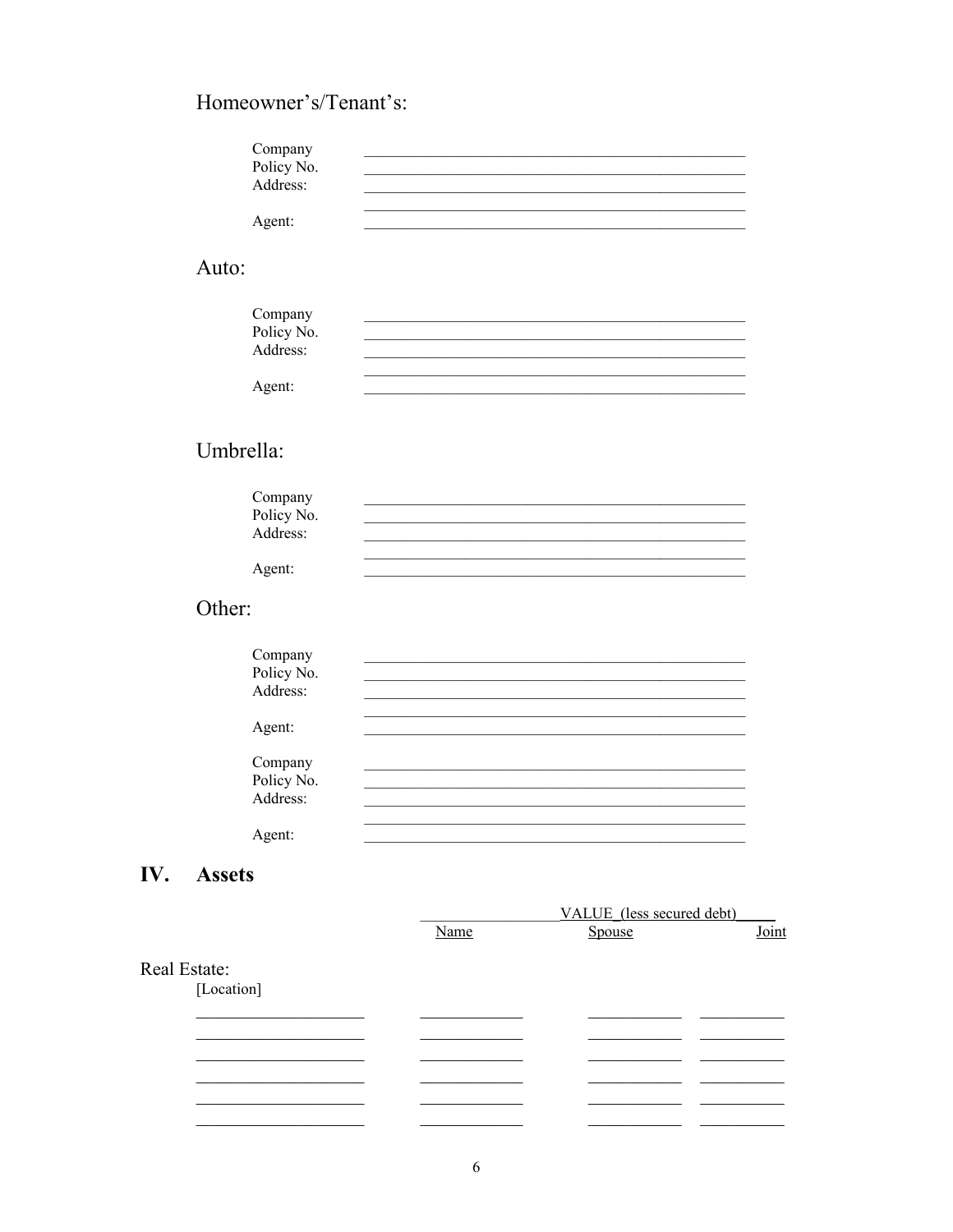### Securities:

[Co. and # of Shs.]

|      |                                                                                                                                                                                                                                      |        | <b>Contract Contract</b>                                                                                                                                                                                                             |
|------|--------------------------------------------------------------------------------------------------------------------------------------------------------------------------------------------------------------------------------------|--------|--------------------------------------------------------------------------------------------------------------------------------------------------------------------------------------------------------------------------------------|
|      |                                                                                                                                                                                                                                      |        |                                                                                                                                                                                                                                      |
|      |                                                                                                                                                                                                                                      |        |                                                                                                                                                                                                                                      |
|      | the control of the control of the control of the control of the control of                                                                                                                                                           |        | <u> De Carlos de Carlos de Carlos de Carlos de Carlos de Carlos de Carlos de Carlos de Carlos de Carlos de Carlos de Carlos de Carlos de Carlos de Carlos de Carlos de Carlos de Carlos de Carlos de Carlos de Carlos de Carlos </u> |
|      |                                                                                                                                                                                                                                      |        |                                                                                                                                                                                                                                      |
|      |                                                                                                                                                                                                                                      |        |                                                                                                                                                                                                                                      |
|      |                                                                                                                                                                                                                                      |        |                                                                                                                                                                                                                                      |
|      |                                                                                                                                                                                                                                      |        |                                                                                                                                                                                                                                      |
|      |                                                                                                                                                                                                                                      |        |                                                                                                                                                                                                                                      |
|      |                                                                                                                                                                                                                                      |        | <u> The Common State State State State State State State State State State State State State State State State State State State State State State State State State State State State State State State State State State State</u> |
|      |                                                                                                                                                                                                                                      |        |                                                                                                                                                                                                                                      |
|      |                                                                                                                                                                                                                                      |        |                                                                                                                                                                                                                                      |
|      |                                                                                                                                                                                                                                      |        |                                                                                                                                                                                                                                      |
|      | the control of the control of the control of the control of the control of the control of                                                                                                                                            | $\sim$ | <b>Contract Contract</b>                                                                                                                                                                                                             |
|      |                                                                                                                                                                                                                                      |        |                                                                                                                                                                                                                                      |
|      |                                                                                                                                                                                                                                      |        |                                                                                                                                                                                                                                      |
|      |                                                                                                                                                                                                                                      |        |                                                                                                                                                                                                                                      |
|      |                                                                                                                                                                                                                                      |        |                                                                                                                                                                                                                                      |
|      |                                                                                                                                                                                                                                      |        |                                                                                                                                                                                                                                      |
|      |                                                                                                                                                                                                                                      |        |                                                                                                                                                                                                                                      |
|      |                                                                                                                                                                                                                                      |        |                                                                                                                                                                                                                                      |
|      |                                                                                                                                                                                                                                      |        |                                                                                                                                                                                                                                      |
|      |                                                                                                                                                                                                                                      |        |                                                                                                                                                                                                                                      |
|      |                                                                                                                                                                                                                                      |        |                                                                                                                                                                                                                                      |
| Cash |                                                                                                                                                                                                                                      |        |                                                                                                                                                                                                                                      |
|      |                                                                                                                                                                                                                                      |        |                                                                                                                                                                                                                                      |
|      | [Bank & acct. #]                                                                                                                                                                                                                     |        |                                                                                                                                                                                                                                      |
|      |                                                                                                                                                                                                                                      |        |                                                                                                                                                                                                                                      |
|      | <u> The Common State State State State State State State State State State State State State State State State State State State State State State State State State State State State State State State State State State State</u> |        | and the control of the                                                                                                                                                                                                               |
|      |                                                                                                                                                                                                                                      |        |                                                                                                                                                                                                                                      |
|      |                                                                                                                                                                                                                                      |        |                                                                                                                                                                                                                                      |
|      |                                                                                                                                                                                                                                      |        |                                                                                                                                                                                                                                      |
|      |                                                                                                                                                                                                                                      |        |                                                                                                                                                                                                                                      |
|      |                                                                                                                                                                                                                                      |        |                                                                                                                                                                                                                                      |
|      |                                                                                                                                                                                                                                      |        | <b>Contract Contract</b>                                                                                                                                                                                                             |
|      |                                                                                                                                                                                                                                      |        |                                                                                                                                                                                                                                      |
|      |                                                                                                                                                                                                                                      |        |                                                                                                                                                                                                                                      |
|      |                                                                                                                                                                                                                                      |        |                                                                                                                                                                                                                                      |
|      |                                                                                                                                                                                                                                      |        |                                                                                                                                                                                                                                      |
|      |                                                                                                                                                                                                                                      |        |                                                                                                                                                                                                                                      |
|      |                                                                                                                                                                                                                                      |        |                                                                                                                                                                                                                                      |
|      | Life Insurance                                                                                                                                                                                                                       |        |                                                                                                                                                                                                                                      |
|      |                                                                                                                                                                                                                                      |        |                                                                                                                                                                                                                                      |
|      | [Co. & policy #]                                                                                                                                                                                                                     |        |                                                                                                                                                                                                                                      |
|      |                                                                                                                                                                                                                                      |        |                                                                                                                                                                                                                                      |
|      |                                                                                                                                                                                                                                      |        |                                                                                                                                                                                                                                      |
|      |                                                                                                                                                                                                                                      |        |                                                                                                                                                                                                                                      |
|      |                                                                                                                                                                                                                                      |        |                                                                                                                                                                                                                                      |
|      |                                                                                                                                                                                                                                      |        |                                                                                                                                                                                                                                      |
|      |                                                                                                                                                                                                                                      |        | <b>Contract Contract</b>                                                                                                                                                                                                             |
|      |                                                                                                                                                                                                                                      |        |                                                                                                                                                                                                                                      |
|      |                                                                                                                                                                                                                                      |        |                                                                                                                                                                                                                                      |
|      |                                                                                                                                                                                                                                      |        |                                                                                                                                                                                                                                      |
|      |                                                                                                                                                                                                                                      |        |                                                                                                                                                                                                                                      |
|      |                                                                                                                                                                                                                                      |        |                                                                                                                                                                                                                                      |
|      | Retirement Plans and IRAs                                                                                                                                                                                                            |        |                                                                                                                                                                                                                                      |
|      |                                                                                                                                                                                                                                      |        |                                                                                                                                                                                                                                      |
|      | [Co. & policy or account #]                                                                                                                                                                                                          |        |                                                                                                                                                                                                                                      |
|      |                                                                                                                                                                                                                                      |        |                                                                                                                                                                                                                                      |
|      |                                                                                                                                                                                                                                      |        |                                                                                                                                                                                                                                      |
|      |                                                                                                                                                                                                                                      |        |                                                                                                                                                                                                                                      |
|      |                                                                                                                                                                                                                                      |        |                                                                                                                                                                                                                                      |
|      |                                                                                                                                                                                                                                      |        |                                                                                                                                                                                                                                      |
|      |                                                                                                                                                                                                                                      |        |                                                                                                                                                                                                                                      |
|      |                                                                                                                                                                                                                                      |        |                                                                                                                                                                                                                                      |
|      |                                                                                                                                                                                                                                      |        |                                                                                                                                                                                                                                      |
|      |                                                                                                                                                                                                                                      |        |                                                                                                                                                                                                                                      |
|      |                                                                                                                                                                                                                                      |        |                                                                                                                                                                                                                                      |
|      |                                                                                                                                                                                                                                      |        |                                                                                                                                                                                                                                      |
|      |                                                                                                                                                                                                                                      |        |                                                                                                                                                                                                                                      |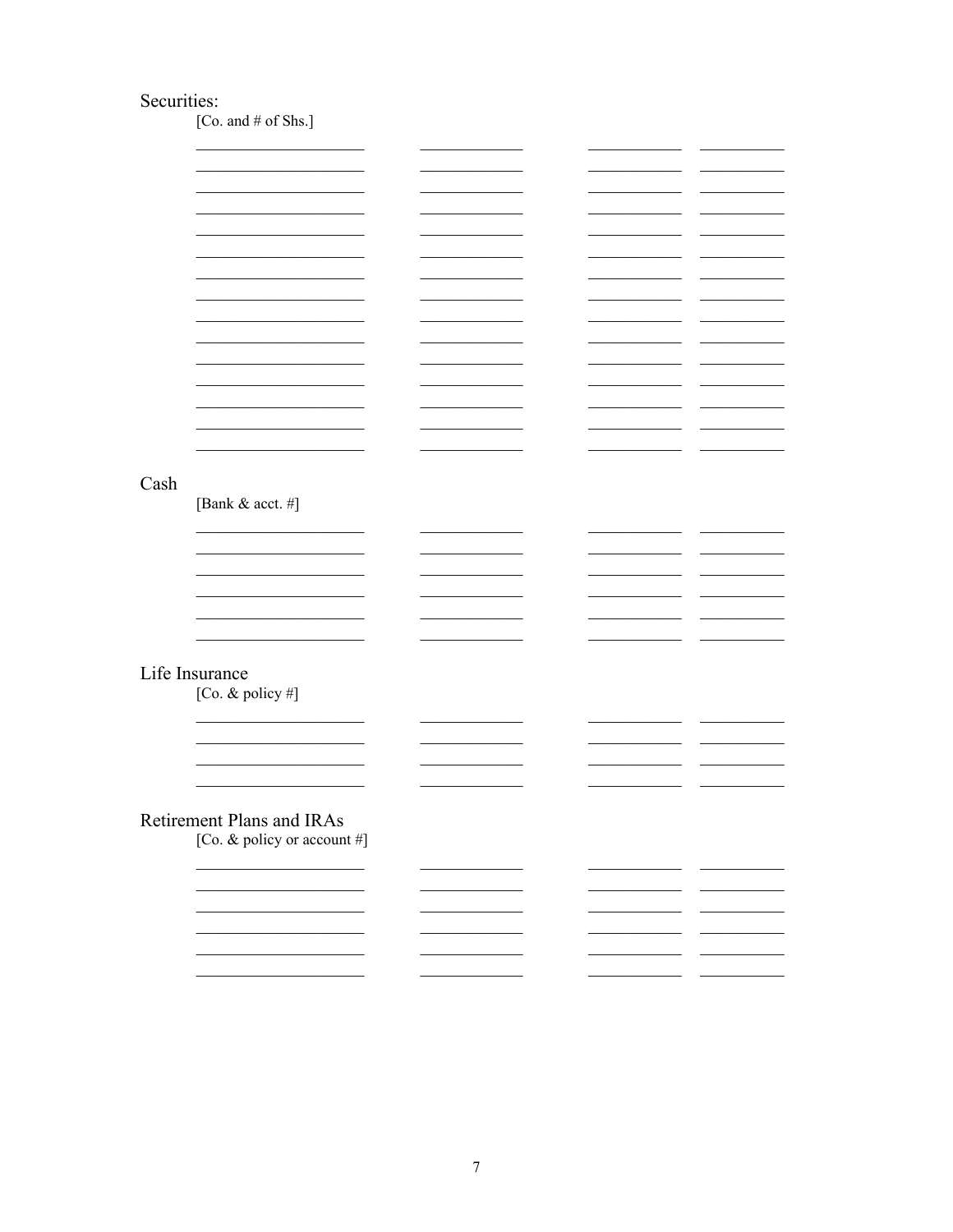# Tangible Personal Property<br>[Special Item; Categories]

| Interests in Trusts                      |  |  |  |
|------------------------------------------|--|--|--|
| [Indicate Trust name and date,           |  |  |  |
| Trustee, nature of interest, location of |  |  |  |
| Copy of agreement]                       |  |  |  |
|                                          |  |  |  |
|                                          |  |  |  |
|                                          |  |  |  |

#### $V_{\bullet}$ **Debts**

| [Creditor Name and Address] | $\underline{\text{acct}}$ . # | amount due | mo. payment | Debt of:<br>H/W/Joint |
|-----------------------------|-------------------------------|------------|-------------|-----------------------|
|                             |                               |            |             |                       |
|                             |                               |            |             |                       |
|                             |                               |            |             |                       |
|                             |                               |            |             |                       |
|                             |                               |            |             |                       |
|                             |                               |            |             |                       |

# **Important Documents**

|                                     | Date | Location of Original |
|-------------------------------------|------|----------------------|
| Will<br>Revocable Trust             |      |                      |
| <b>Insurance Trust</b>              |      |                      |
| <b>Other Trusts</b>                 |      |                      |
|                                     |      |                      |
|                                     |      |                      |
|                                     |      |                      |
| <b>Financial Powers of Attorney</b> |      |                      |
|                                     |      |                      |
| Living Will                         |      |                      |
| Health Care Power of Attorney *     |      |                      |